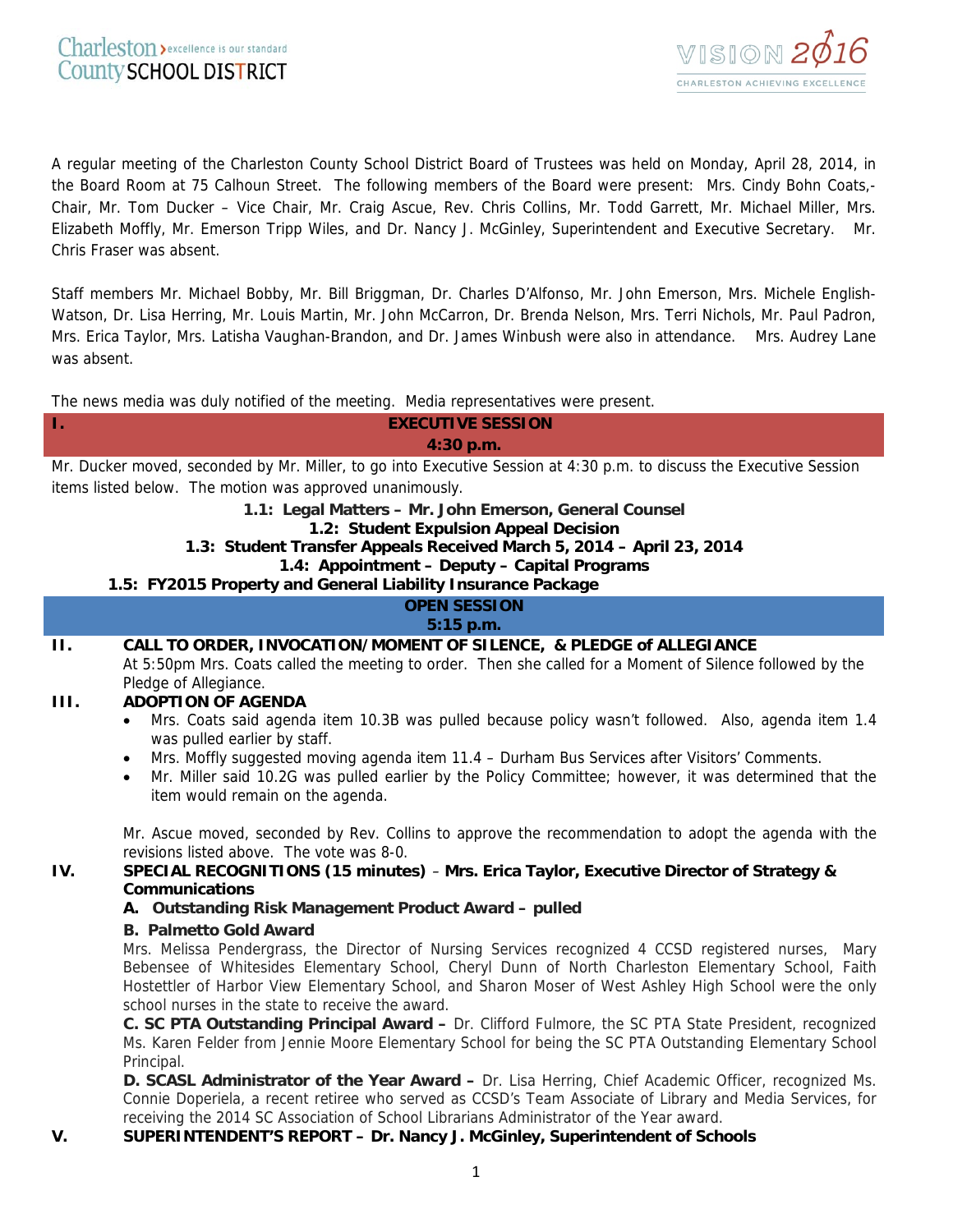Dr. McGinley reported the following:

- Today marks the beginning of her 8<sup>th</sup> year as Superintendent of Schools for Charleston County. Dr. McGinley was appointed April 27, 2007. Members of the Board who worked with her to achieve steady progress were thanked.
- Dr. McGinley shared data from a chart prepared by the Communications Department to illustrate that significant progress has been made and that schools are better for all children in Charleston County.
	- o Back in 2007, there were 22 schools rated unsatisfactory or at risk by the state.
	- o Today, there are only four schools that are rated unsatisfactory or at-risk.
	- o Today only 5.4% of students attend a school that is at risk as opposed to nearly 26 percent who attended in 2007.
	- o In 2007 43% of students attended good/excellent schools. Today that number is 60%.
	- o Graduation rate has increased. The overall district rate is up from 61.3% in 2007 to 76.9% in 2013. Substantial improvements have been seen with both the Black and Hispanic students over the past 7 years. The graduation rate for Black students has increased nearly 12 points while the Hispanic rate has increased over 24 points.
	- o Steady progress and positive results have also been seen in the area of school climate. Over the past 7 years, there have been decreases in both suspensions and expulsions. The District suspension rate has dropped from 16.6% to 9.9% and the overall expulsion rate has reduced by half. Consistent with district progress, there has been a 21% reduction in expulsion rates among Black students
	- Steady progress is evident, especially among the Hispanic and Black student populations and more opportunities are opening up for all students. While there are still a great amount of challenges to overcome, like the lingering achievement gap and a system that exacerbate the historical inequities that exist for some students, the CCSD is moving forward and is focused on ensuring that all students have access to a great education regardless of race or income.
- CCSD is dedicated to providing an excellent teacher in every classroom. The five Teacher-of-the-Year finalists were announced. They are, Ms. Emma Armstrong from St. James-Santee, Mr. Charles Atkins from Sanders –Clyde, Ms. Kimberly Brown from Lincoln Middle/High, Ms. Jamie Cunningham from Liberty Hill, and Ms. Misty LeClerc from Wando HS. The finalist will be announced on Thursday, May 1<sup>st</sup> at the Charleston River Dogs game.
- This past weekend, Ms. Melissa Yarbrough of St. Andrews School of Math and Science was named the state Air Force Teacher of the Year. This is a great honor and testament to the quality of teaching corps.
- The new Memminger Elementary School held on Friday, April 25<sup>th</sup> when students, parents, community partners and District 20 Constituent Board celebrated the new school.
- On May 6th, the Coastal Community Foundation will present a special day of giving for the District's special Children in Crisis Fund that was established to provide assistance to students and families who need emergency assistance seven years ago. An anonymous donor will match the amount raised. Therefore, additional funds to help students and families with that experience catastrophic or unplanned incidents. In the past, the funds were used to buy clothes for students who lose their possessions in house fires, purchase food, or school supplies.

## **VI. VISITORS, PUBLIC COMMUNICATIONS**

- 1. Ms. Shante Ellis, MLES PTA president expressed concerns about her son being forced out of the Montessori School. She inquired about the instability of principals at the school and said the fight should be for education and not gentrification. She urged the Board to consider a dual track at Murray LaSaine ES.
- 2. Ms. Yolanda Gibbs, a Murray LaSaine ES (MLES) parent, asked Board members about their participation in the Montessori decision for MLES. She said the community was told they'd have a dual option (Montessori and traditional programs). She asked about options for the students that do not choose the Montessori program.
- 3. Ms. Juanita Ford inquired about the availability of textbooks at Garrett Academy and other Title I schools for students.
- 4. Ms. Elizabeth Conant, the parent of a special needs student at Wando HS, addressed the Board about Board Policy IKF and inquired about students with disabilities participation in high school graduation ceremonies.
- 5. Pastor Thomas A. Dixon displayed a Durham booklet to illustrate issues with Durham buses. He expressed concerns about Durham's dismissal of Ms. Marquette and suggested she be restored to her position and be paid for lost time. Pastor Dixon will provide copies booklet for Board members.
- 6. Mr. Jerome Smalls, an Interdenominational Ministerial Alliance supporter, urged the Board to consider both the traditional and Montessori programs. Also, he thanked Rev. Collins for assisting an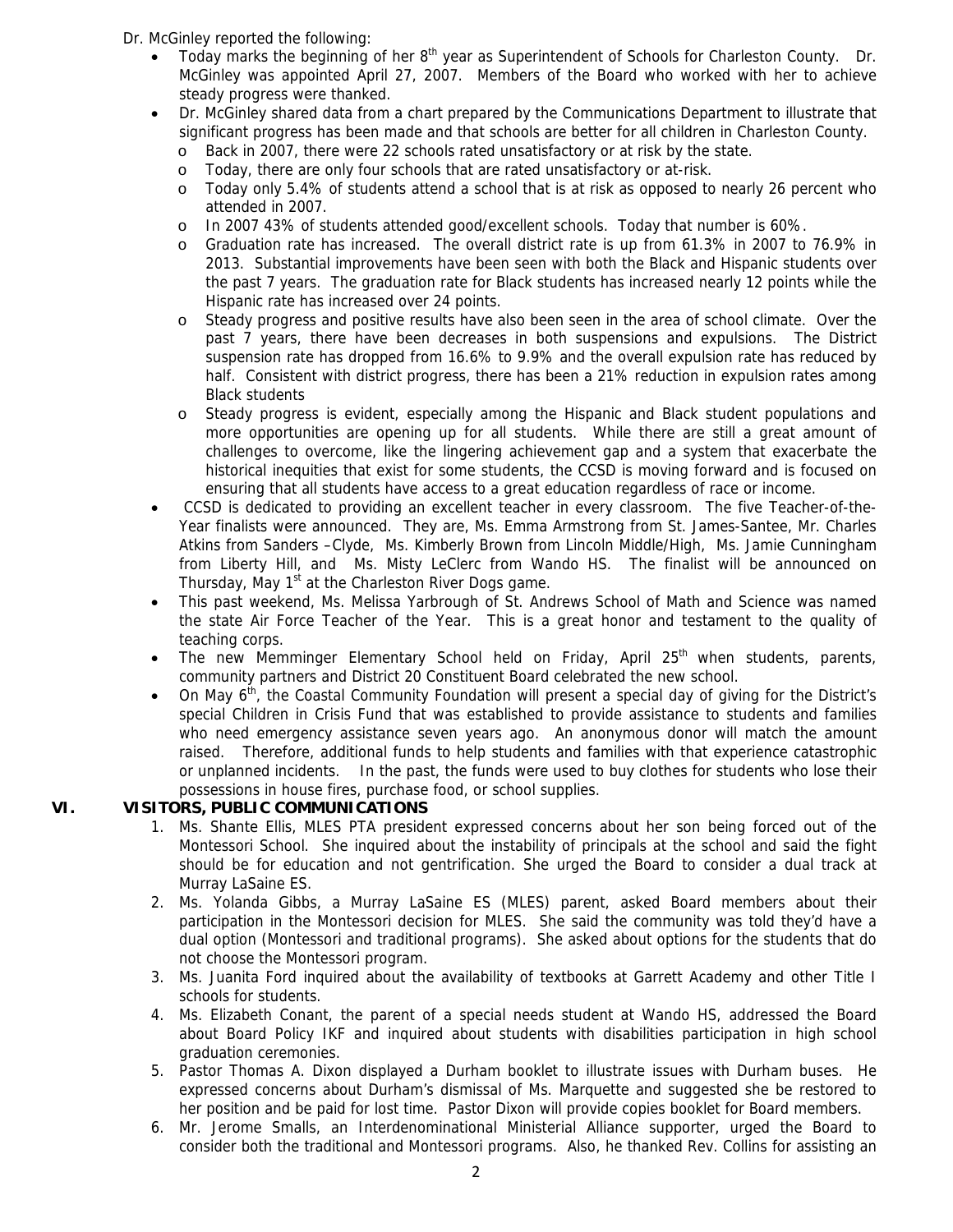African American child from being charged with sexually abusing a teacher.

- 7. Mr. Jason Slade expressed concerns about the CCSD school system. He also mentioned bus issues.
- 8. Ms. Sonja Campbell addressed the Board about bus safety, overcrowding, and other bus issues. After stating that some buses were transporting 60-70 high school students, she recommended all old buses be taken off the bus route. Ms. Campbell made an offer to serve on committee to address bus issues.
- 9. Ms. Addlai Brown, a Murray LaSaine ES parent, urged the Board to reconsider the Montessori decision for MLES and allow the involvement of all MLES parents since they were promised a dual track at MLES.
- 10. Elder James Johnson, a representative of the National Action Network, expressed concerns about the Board not paying attention to concerns from individuals in the Black community. He expressed concerns about education of blacks and said the district is quickly becoming segregated again, since Dr. McGinley's arrival. He suggested that a protest could be organized in the community if the African Americans continue to be treated unfairly.
- 11. Mrs. Beverly Gadson Birch, an Interdenominational Ministerial Alliance representative, requested fairness for all students to include traditional opportunities that would allow students to remain at their neighborhood schools, a reduced number of minority students attending failing schools, an increased number of African American teachers in all CCSD schools. She urged superintendent to consider the bus concerns expressed earlier. Then she urged the urged everyone to stop "playing politics".
- 12. Rev. Dungee suggested a facility be located to address the needs of expelled students.
- 13. Ms. Kristina Withouk, a CCSD student, expressed concerns about Durham buses. She said the buses are hot and a lot of profane words are written all over the buses.
- 14. Mr. Richmond Truesdale, a member of the National Action Network, expressed concerns about inequities in the district citing the number of African American schools that have been closed over the years. He suggested that Americans should spend more time addressing issues in their home country and less time addressing issues abroad. He also urged the Board to consider vocational courses for black schools.
- 15. Pastor J. Barbour addressed the Board about Murray LaSaine and James Island Charter HS. Pastor Barbour who served on the JICHS for a number of years said currently there are no blacks on the Board. He urged the Board to consider the election process for JICHS board members. Also, he said three year old white students have already registered for the Montessori School at JICHS and suggested that the district favored white students over black students.
- 16. Mr. Eddie Bello, a Waggner Terrace parent, addressed the Board about a rumor that suggests the three-year old program will change at James Simons Montessori from full day to half day. He said this would pose a hardship for parents and suggested the program change be delayed. Also, he asked the Board to make the 3 year old program a permanent program instead of a temporary program.
- 17. Pastor Gordon Cashwell addressed the Board in support of a middle school at the Burke HS campus. He suggested the lottery money be used for curriculum purposes and asked the Board to support a bill to put prayer back in school and take the federal government out of curriculum decisions. He also invited everyone to the National Day of Prayer on the steps of the Customs House located at 200 East Bay Street on Thursday, May  $1<sup>st</sup>$  at 6pm.
- 18. Mr. Peter Lawrence addressed the Board in support of the District 20 Task Force recommendation to have a stand-alone middle school on the Rhett Campus, immediately. He spoke of the efforts of certain individuals to block the stand-alone middle school in District 20 on the Rhett campus.
- 19. Mr. Loren Ziff, Co Chair of Push Up & Up, a group that raise money for nonprofit organizations extended an invitation to an event will be held at Marion Square event May  $17<sup>th</sup>$  from 9:00am – 12:00 pm. CCSD staff member Mr. David Spurlock is working closely with this group. He urged participation of board members and others.
- 20. Ms. Jennifer Mosier addressed the Board in support of naming of the Stall HS softball field for Ms. Terri Christensen, a former CCSD teacher and coach that dedicated herself to coaching girls in the community. She urged the Board to support the recommendation.
- 21. Ms. Mandy Herring addressed the Board in support of the continuance of a full-day three-year old program at James Simons Montessori.
- 22. Mr. Weston Fennell, a Waggoner Terrace resident, addressed in support of a full-day three-year old program at James Simons Montessori.
- 23. Mr. Thomas Narselaris, a James Simons Montessori parent, addressed the Board in support of a full day program for three-year olds and how its implemented suggesting that additional resources were needed to fully implement the program.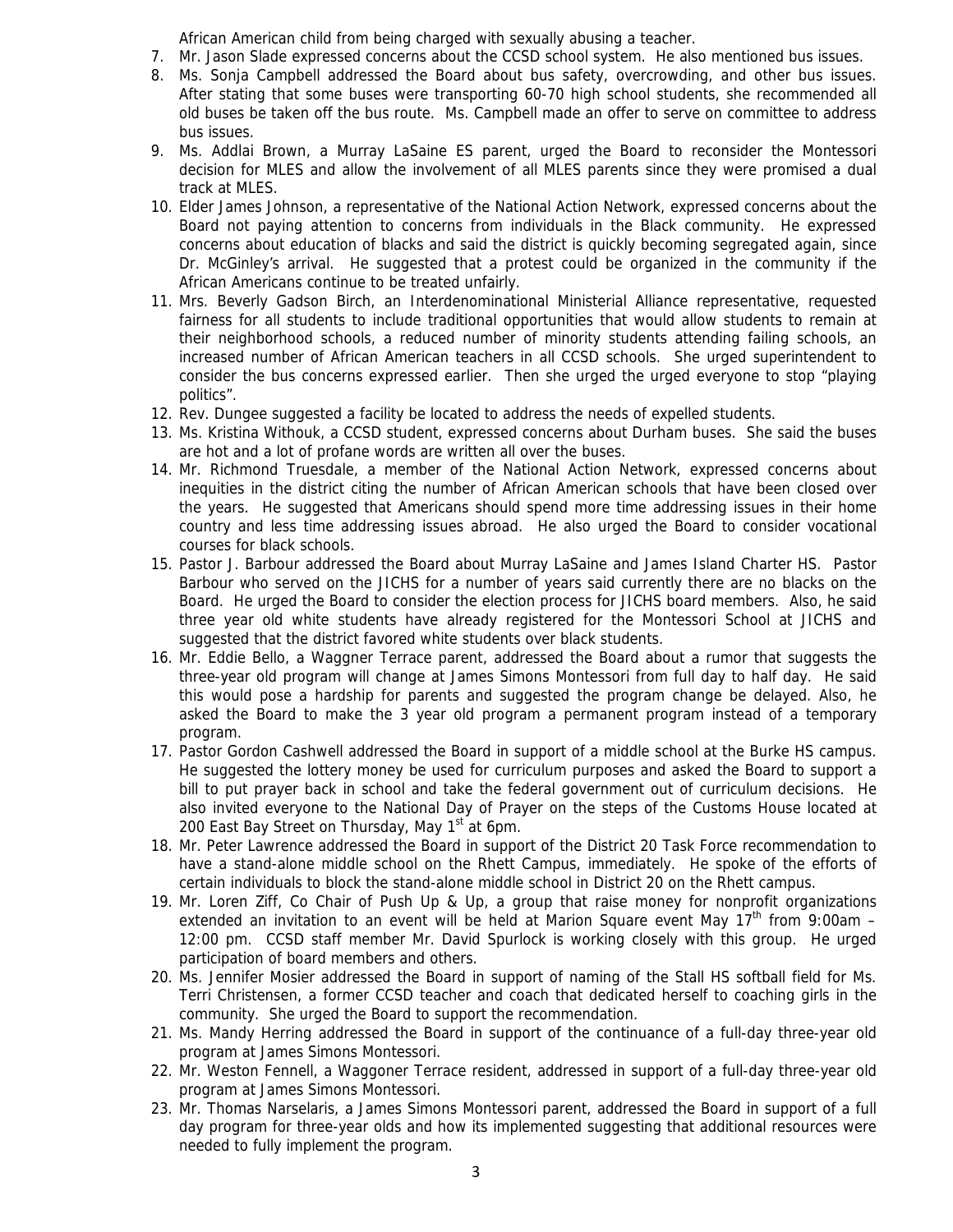- 24. Mr. Mohammed Idris expressed miscellaneous concerns about individuals on Calhoun Street taking credit for God's work.
- 25. Ms. Heather Reese, a Murray LaSaine parent, requested equality for all students. She urged the Board to consider a dual track at MLES.
- 26. Ms. Leah Waters expressed concerns about Durham bus services and the dismissal of former employee, Ms. Cooper. She said Ms. Cooper was unfairly terminated for calling a parent to inform them that the bus would be late because of mechanical issues. After the dismissal of Ms. Cooper parents are faced with lots of inconsistencies with student pick-up and drop-off.
- 27. Ms. Phylicia Anderson, a Durham bus driver, addressed the Board about the infestation of insects (bees, roaches, etc) and rats on bus #39 and residue left on bus after the use of pesticides. She shared pictures illustrating the infestation of roaches on buses with the Board.
- 28. Ms. Joan Hepburn, the parent of a Special Education student, addressed the Board in support of the Durham bus driver that was wrongfully dismissed by Durham Bus Services. She said Ms. Cooper was very conscientious and helpful with her son.
- 29. Mr. Ray Estelle, a Durham driver, expressed concerns about the infestation of pests (roaches, rats, and bees) and unclean buses. He mentioned a recent news article about SC buses being the oldest in the country.
- 30. Mr. Edward Jones, chair of the District 20 Constituent Board, addressed the Board in support of the District 20 Task Force decision. He urged the Board to support the recommendation for all District 20 schools to have grades CD-8 with exception to James Simons ES and Buist Academy. He also urged the Board to address issues related to safe transportation for students.
- 31. Ms. Shanequa Ellis suggested relocating Sanders Clyde students in grades 6-8 to the Burke facility because of overcrowding. Also, she said it would allow students to get academic credits.
- 32. Mr. Kevin Frayer, a CCSD student, addressed the Board in support of moving grades 6-8 to the Burke facility. He said this would allow the students the opportunity to receive high school academic credits.
- 33. Ms. Beth Barrow addressed the Board in support of three-year old program at James Simons ES program and the stand-alone middle school program. She encouraged the Board to consider the program proposed by Dr. Lenhardt for middle school students.
- 34. Ms. Liisa Sewell addressed the Board about the half day program for three-year olds at James Simons ES. She said it is disruptive to have three-year olds napping while older students are being instructed.

## **VII. APPROVAL OF MINUTES/EXECUTIVE SESSION AGENDA ITEMS**

## **7.1: Open Session Minutes of March 24, 2014**

Mr. Ducker moved, seconded by Mr. Wiles to approve the open session minutes of March 24, 2014. The vote was 8-0.

- **7.2: Executive Session Action Items of April 28, 2014** The Board acted on the following executive session action items of April 28, 2014.
- **1.1: Legal Matters Mr. John Emerson, General Counsel**  The Board discussed legal matters in Executive Session. However, no action was taken.

## **1.2: Student Expulsion Appeal Decision**

Mr. Miller moved, seconded by Mr. Ascue, to approve overturn the District 4 Constituent Board's decision and re-admit the student to the Daniel Jenkins Creative Learning Center for the remainder of the 2013-14 school year. The vote was 8-0.

## **1.3: Student Transfer Appeals Received March 5, 2014 – April 23**, **2014**

Mr. Miller moved, on behalf of the Strategic Education Committee, to take action on student transfer appeals received March 5 – April 23.

- Full approval of student transfer appeals  $#4$ , 11, 49 & 50;
- Full approval of #20 to James Island Middle secondary choice; and
- Respond to all other student transfer requests will continue the process in accordance to policy JFABC.
- Deny all out-of-county transfer requests.
- The vote was 7-1 (Collins opposed).

### **1.4: Appointment – Deputy – Capital Programs**  This item was pulled.

# **1.5: FY2015 Property and General Liability Insurance Package**

Mr. Ducker moved, seconded by Mr. Ascue, to approve the recommendation authorizing \$5,977,000 to procure property and general liability insurance for FY2015. The funding source is FY 2014 General Operating Fund. The vote was 8-0.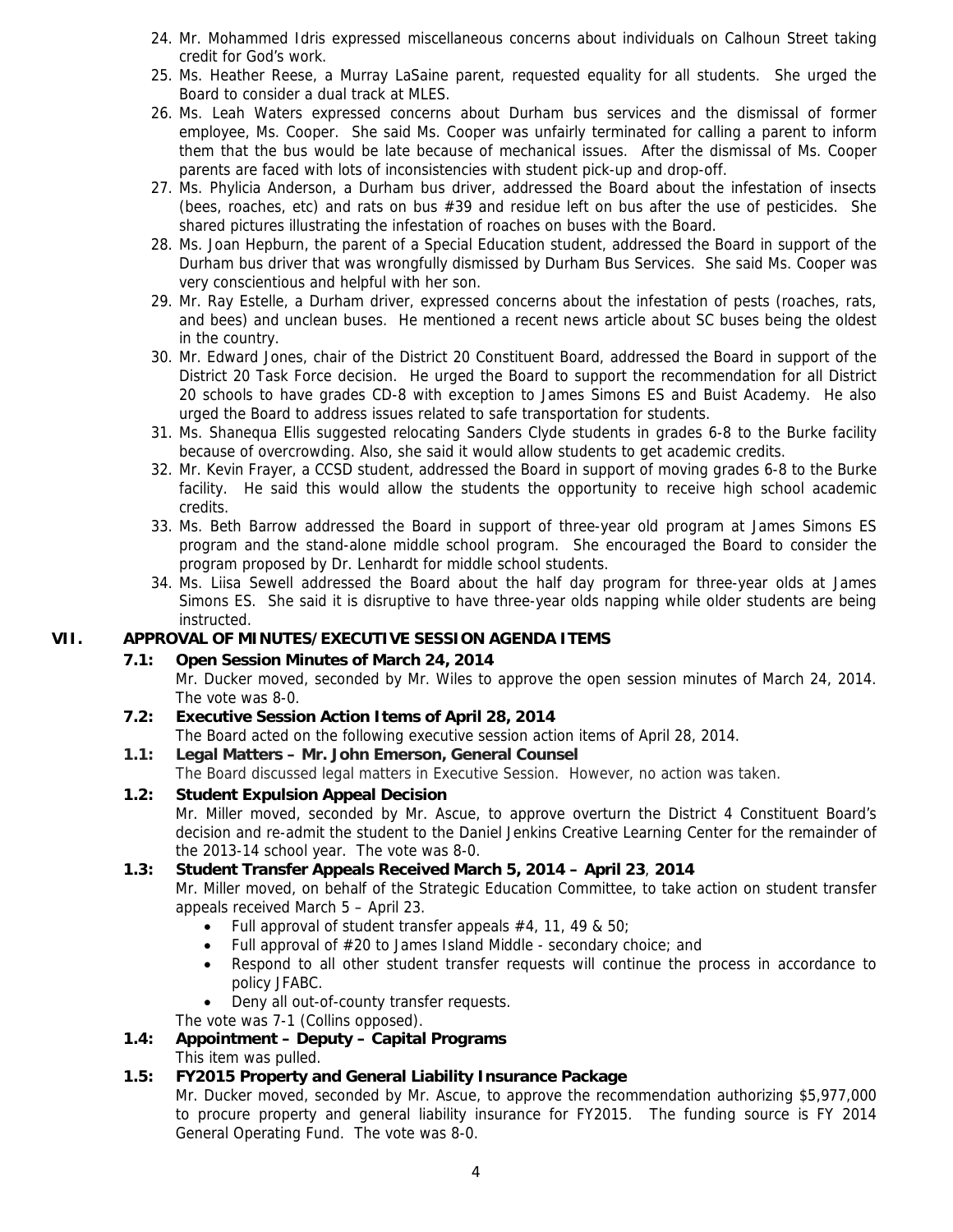## **7.3: Financial Minutes of March 24, 2014**

Mr. Ascue moved, seconded by Mr. Wiles, to approve the financial minutes of March 24, 2014. The vote was 8-0.

## **VIII. CAE UPDATE**

The Board did not receive a CAE Update.

### **IX. MANAGEMENT REPORT(S)**

There were no management reports to come before the board.

## **X. COMMITTEE REPORT(S)**

**10.1: Audit & Finance Committee – Mr. Todd Garrett**

## **A. Audit & Finance Committee Update**

The Committee will provide information and receive input from Board members on the following: -Items that are currently before the committee that have not been brought forward to the Board; -Future topics the committee plans to bring forward; and -What is needed to move the item forward?

No information was provided.

The Board took a five minute break at 7:35pm.

## **B. Belle Hall Elementary School – Design Services for Phase 2 – Parking and Phase 3 Playground**

Mr. Garrett moved, seconded by Mr. Ascue to approve a recommendation authorizing staff to award the design contract for Belle Hall Elementary parking and Phase 3 – playground to John Ciccarelli Architect, in the amount of \$176,181.00. The funding source is FY2014 Fixed Cost of Ownership. The vote was 7-0. Note: Rev. Collins did not vote since he was out of the room.

### **C. New Chicora Elementary School – Building and Finishes**

Mr. Garrett moved, seconded by Mr. Ascue, to approve a recommendation authorizing staff and the superintendent to enter a contract for the New Chicora Elementary School – Building & Finishes Package at a Not to Exceed (NTE) amount of \$20,700,000.00. The funding source is the one (1) cent sales tax revenues. The vote was 8-0.

Mr. Bobby said the opening is August 2015.

Rev. Collins asked about where it was advertised. Mr. Lewis said due to the shortage of time, the Audit and Finance was asked to invoke the summer schedule.

## **D. Surplus Asset Request for Establishing Protocol to Further Develop a Transaction with Respect to 11 ½ St. Phillips Street**

Mr. Garrett moved, seconded by Mrs. Moffly, to approve a recommendation that the Charleston County School District Board of Trustees under the Board approved protocol for handling surplus property and assets approve the recommendation for staff to enter negotiations and bring a recommendation with the American College of the Building Arts to bring back to the Board for their final approval a proposed transaction to sell the 11  $\frac{1}{2}$  St. Phillips Street property. The funding source is Fixed Cost of Ownership funds to handle the preparation of due diligence, sales documents and recording of all legal documents upon the completion of this transaction. The vote was 8-0.

Mr. Ascue asked if property is traded, will there be a MOU to allow students participation. Dr. McGinley said she would work with Mr. Martin to see if there are opportunities to recruit CCSD students.

### **E. Burke High School – Career Technology Education (CTE)**

Mr. Garrett moved, seconded by Mr. Ducker, on a recommendation authorizing staff to negotiate and award a contract for Burke High School – Career Technology Education (CTE) with Gantt Huberman Architects, at a cost Not to Exceed (NTE) \$368,000.00. The funding source is the one (1) cent sales tax revenues. The vote was 8-0.

Mrs. Moffly asked for clarification of the District 20 request for the Rhett Building. Mr. Garrett responded and said there is enough space in the Rhett building.

Mr. Miller said they spoke with the District 20 Task Force and they said a portion of the Rhett building would be demolished. BL said the intent is to rehabilitate the Burke campus. Upgrading would be done to rehabilitate the facility to effectively utilize the space. He said the Culinary program would not impact the middle school program. If there are two stand-alone schools there,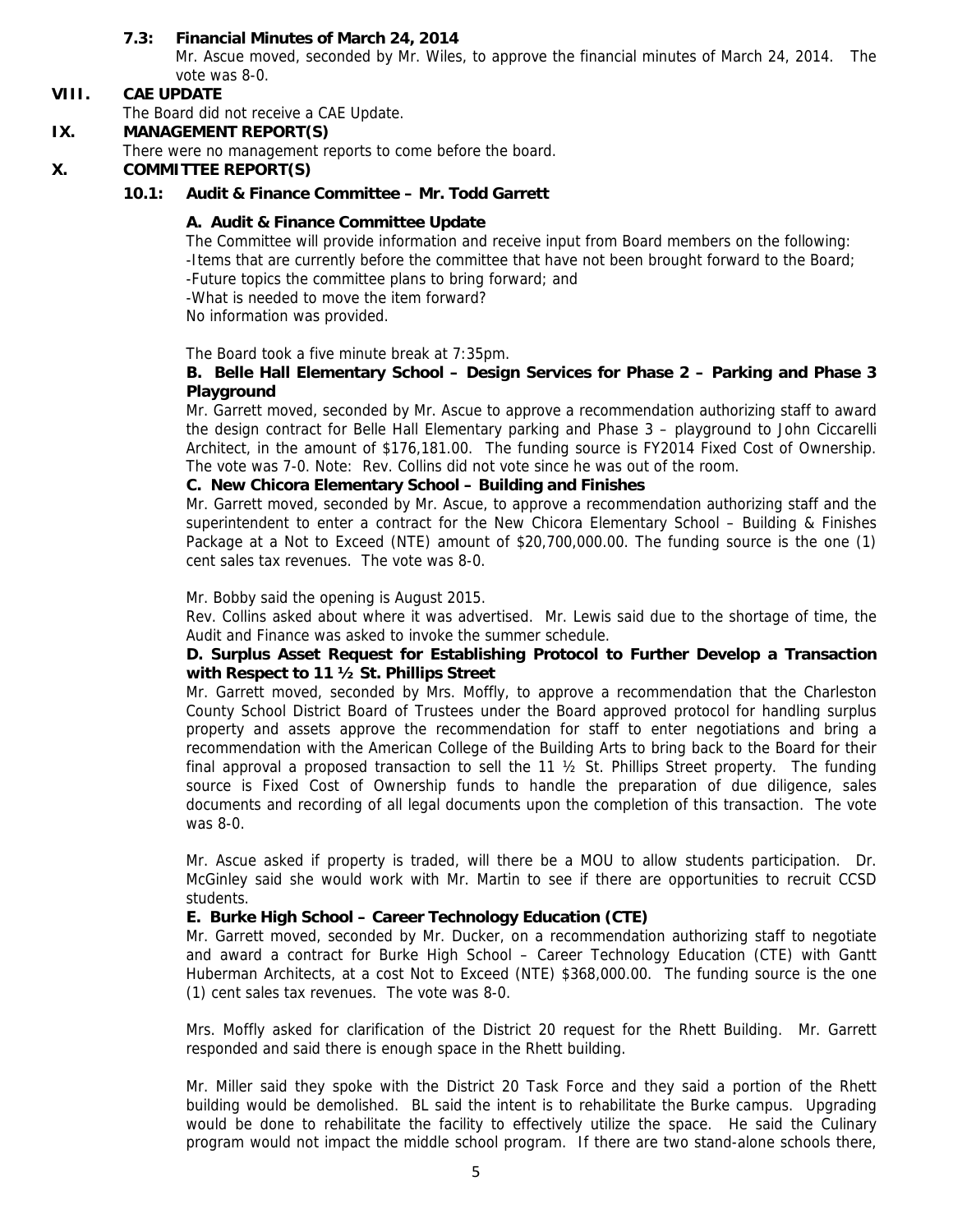the front entrance may be moved to Fishburne for Burke and the middle school entrance may be on Sumter St. Also, the gap may be closed on Fishburne for better security. He said it ay be best to come back to the board to address middle school issues and not have two architects working on both projects at the same time.

### **F. Charleston County School District – Emergency Operations Center (EOC)**

Mr. Garrett moved, seconded by Mr. Ducker, to approve a recommendation to award the design contract for CCSD EOC to Rosenblum Coe Architects, in the amount of \$126, 535.00. The funding source is the one (1) cent sales tax revenues. The vote was 8-0.

## **G. New James Island Charter High School – Additions and Renovations**

Mr. Garrett moved, seconded by Mr. Ducker, to approve a recommendation to enter into a contract with the lowest responsive bidder for the James Island Charter High School – Additions and Renovations at a Not to Exceed (NTE) amount of \$20,200,000,00. The funding source is the one (1) cent sales tax revenues. The vote was 8-0.

## **H. Purchase and Installation of Modular Office Space Inside the Distribution Center at Bridge View**

Mr. Garrett moved, seconded by Mr. Ducker, to approve a recommendation to purchase and install a modular office space to consolidate the seven Plant Operations manages into office space inside the Distribution Center (warehouse) at Bridge View. The estimated cost is \$72,869. The funding source is savings in the solid waste fee from FY2013-2014. The vote was 8-0.

## **I. New North Charleston Creative Arts Elementary School – Building and Finishes**

Mr. Garrett moved, seconded by Mr. Ducker, to approve a recommendation to enter into a contract with the lowest responsible responsive bidder for the New North Charleston Creative Arts Elementary School – Building & Finishes Package at a Not to Exceed (NTE) amount of \$18,000,000.00. The funding source is the one (1) cent sales tax revenues. The vote was 8-0.

### **J. Fixed Cost of Ownership Prioritized List of Projects for FY2015**

Mr. Garrett moved, seconded by Mr. Ducker, to approve the Fixed Cost of Ownership Prioritized List of Projects for FY2015 without a millage increase. The total amount is \$130,000.00. The vote was 8-0.

Mr. Garrett said the amendment included a millage increase. He did not support that.

## **10.2: Policy & Personnel Committee – Mr. Tripp Wiles**

## **A. Policy Committee Update**

The Committee will provide information and receive input from Board members on the following: -Items that are currently before the committee that have not been brought forward to the Board; -Future topics the committee plans to bring forward; and

-What is needed to move the item forward?

### **B. Policy JFAB - Nonresident Students**

Mr. Ducker moved, seconded by Mr. Garrett, to approve the second reading of the revisions of policy JFAB. The vote was 6-2 (Collins and Miller opposed).

Mr. Ducker said staff suggested it be effective during the 2015 school year. Ownership of property in a zone would not guarantee admission into a school. EM asked if this was in accordance to the state law. Mr. Ducker said it was. Mrs. Coats said the highlighted section was added to the policy.

### **C. Policy JLCD - Assisting Students with Medications**

Mr. Ducker moved, seconded by Mr. Garrett, to approve the second reading of the revisions of policy JLCD. The vote was 8-0.

### **D. Policy JFABCA - Voluntary Transfers of Children of CCSD Employees**

Mr. Ducker moved, seconded by Mr. Garrett, to approve the second reading of the revisions of policy JFABCA. The vote was 8-0.

### **E. Naming of the Charleston Progressive Academy Media Center**

Mr. Ducker moved, seconded by Mr. Miller, to approve the recommendation to name the media center at Charleston Progressive Academy "Dr. Maria Goodloe-Johnson Media Center". The vote was 8-0.

### **F. Naming of the New Meeting Street Education Group School at Brentwood**

Mr. Ducker moved, seconded by Mr. Miller, to table the recommendation to name the naming until a meeting is held to discuss the same. The recommendation will come before the board on May 27<sup>th</sup>. (Ascue and Collins opposed).

Mr. Ducker explained that the Policy Committee suggested naming the school "Brentwood Leadership Academy" instead of the "Leadership Academy of North Charleston" which was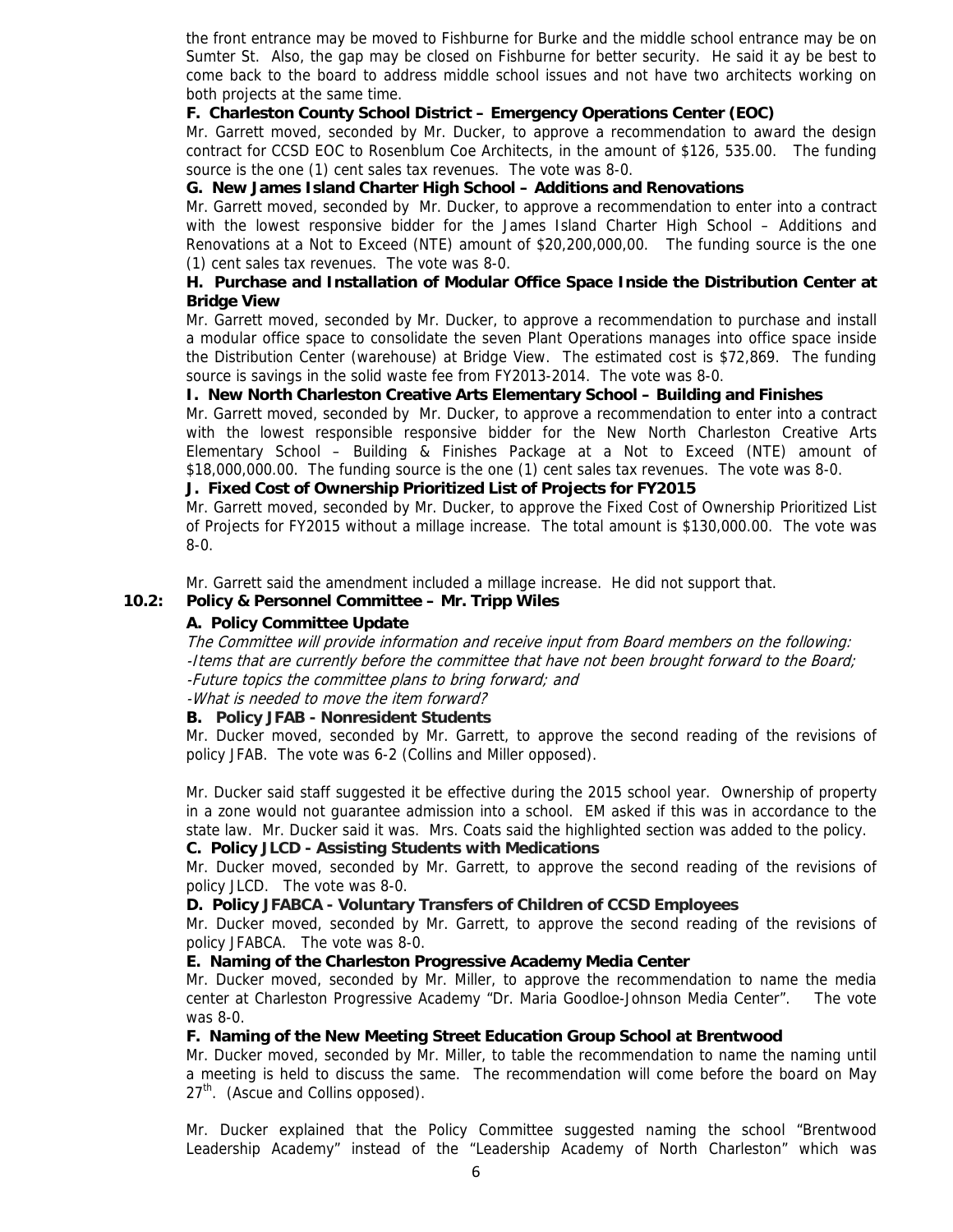suggested by the Meeting Street Education Group. However, since the Policy Committee Meeting, a new recommendation was made to name the school "Meeting Street Elementary at Brentwood".

Mr. Miller expressed concerns that "Brentwood" was added without input from the community. Mr. Allen, a representative with the Meeting Street Group, said a large meeting has not been held to discuss the name. Rev. Collins suggested a meeting be held before the school is named. Mr. Allen said the intent is to discuss the name with a small group of approximately 20 individuals. Also, he said if a new name is being created, "Meeting Street" should be considered in addition to "Brentwood" for branding purposes.

### **G. Naming of the Stall High School Softball Field**

Mr. Ducker moved, seconded by Mr. Ascue to approve the recommendation to name the Stall High School Softball Field for Terry Christiansen Seal. The vote was 8-0.

### **H. Policy IKF – Graduation Requirements**

Mrs. Coats led the discussion on Policy IKF sharing an option to address participation in commencement exercises. She said the Board could waive the policy for this year and use policy that was in place prior to revisions.

Mr. Ducker moved, seconded by Mr. Miller to waive the policy for this year and use policy that was in place prior to revisions. The vote was 8-0.

## **10.3: Strategic Education Committee – Mr. Michael Miller**

### **A. Strategic Education Committee Update**

The Committee will provide information and receive input from Board members on the following: -Items that are currently before the committee that have not been brought forward to the Board; -Future topics the committee plans to bring forward; and -What is needed to move the item forward?

### No information was provided.

### **B. Acquisition of Naviance**

Since the policy requires that four board members-one on the prevailing side-can bring an item back to the board, the Acquisition of Naviance item was pulled from the agenda.

### **C. District 20 School/Community Task Force Recommendation**

Mr. Ascue moved, seconded by Rev. Collins to table the District 20 Community Task Force Recommendation to build a free-standing middle school in the downtown and send it to the SEC and other necessary committees prior to bringing it back to the Board on May  $12<sup>th</sup>$ . The vote was 8-0.

During discussion, Mr. Miller asked the Strategic Education Committee (SEC) members if a recommendation is being made to have stand-alone campuses for all but Buist Academy and James Simons Elementary. Mr. Ducker said that wasn't the recommendation SEC voted on. However, he could support it. Rev. Collins said it was his recommendation that the middle school would begin with the sixth grade at the Rhett building. Dr. McGinley said there hasn't been any parent engagement meeting for input. Also, she said Sanders Clyde was built for middle school. That would require discussion with the faculty. She suggested the delaying until August 2015.

Mr. Garrett said while the Board is of being racists again, he supports integrated schools. He has had conversations with Mr. Miller and Dr. Alfonso and in reviewing the integrated and segregated data he is aware that the scores are much better at integrated schools. He said adding a middle school at Burke would not improve integration because the middle program would not have its own principal. Dr. McGinley said Dr. Lenhardt has presented the advanced program in District 20 around the community presenting an advanced program in District 20. Her only reservation is that Sanders Clyde parents haven't been engaged. Therefore, only Memminger and Mitchell students would be sent to Burke.

Mr. Ducker asked the two District 20 Community leaders, Mr. Edward Jones and Arthur Lawrence to provide input. Mr. Lawrence said he is the neighborhood association representative and Mr. Jones is the Constituent Board representative on the District 20 Task Force.

Mr. Miller asked if a higher level product could be delivered to District 20 students. He said parents want the same offerings as students at the merged schools in District 10. Mr. Lawrence said the proposal is opportunity for the District to showcase what it has done thus far. He also said the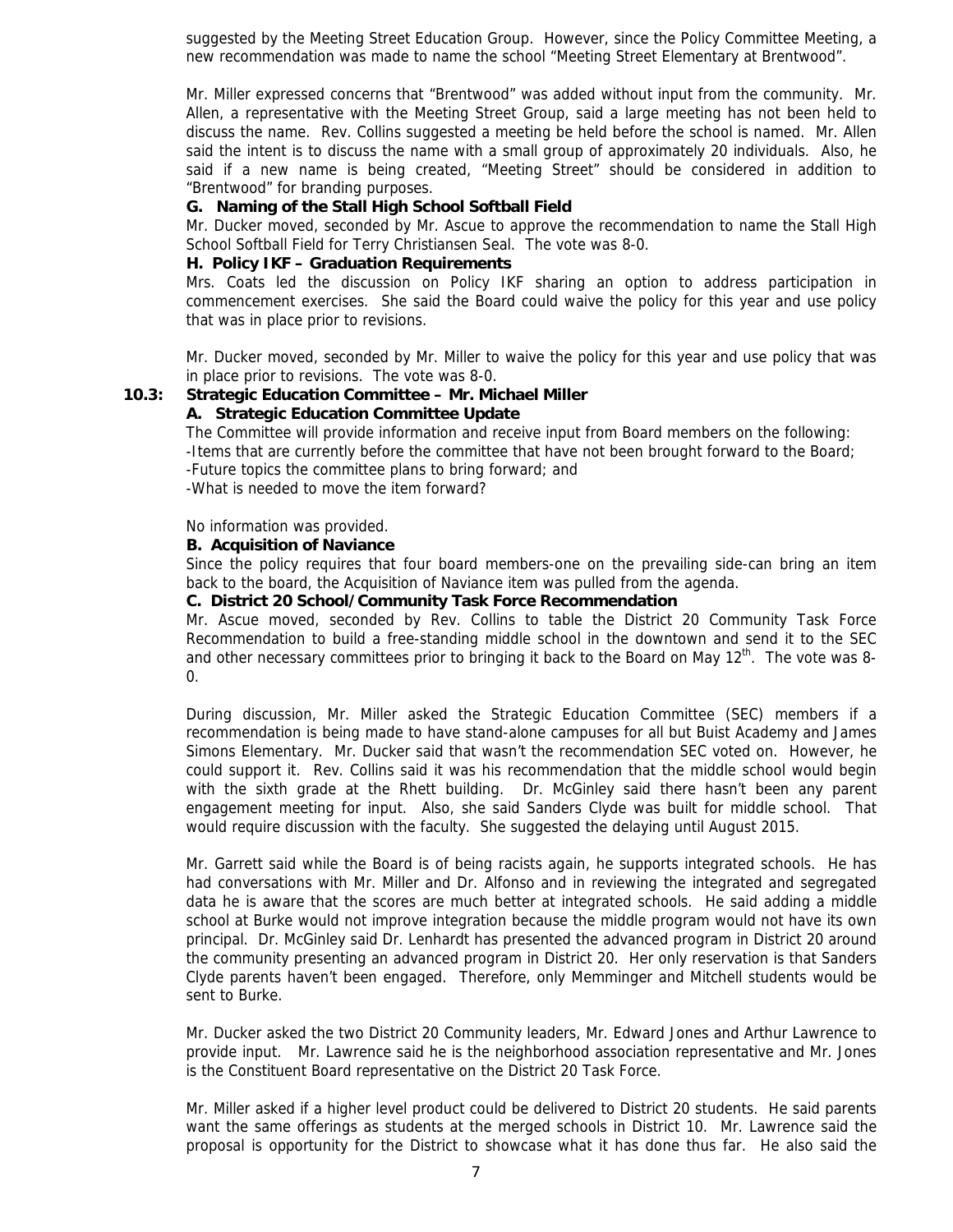"elephant in the room" are individuals that don't want the middle school on the Burke campus for selfish reasons.

Mr. Ducker asked the two representatives if they would support a free-standing middle school in the upcoming building program. They confirmed. Mr. Ducker asked if the K-8 elementary schools would remain the same as of February 2014. Mr. Lawrence responded that he supports S. Clyde, Buist and J. Simons remaining K-8. Then, Mr. Lawrence urged the Board not allow Mr. Henry Copeland, who had interrupted all of the Task Force meetings, to interfere with the process.

Mr. Ascue said he didn't want to disrupt Sanders Clyde since it is doing well. Then he suggested Sanders Clyde be excluded from the District 20 middle school plan. Also, he requested the plan address diversity issues. Dr. McGinley said Dr. Lenhardt has devised a plan to address diversity and has vetted it in the community. Also additional details on projections and other details were provided by Walt Pusey. A standalone school would allow offering of specialty programs. She reiterated that her only concern is parental input. The program could startup this year with a small group of students from Mitchell and Memminger.

Mrs. Coats said a lot is tied to this proposal and there is not a lot of money involved. However, a lot of other things are wrapped into the District 20 recommendation.

Mrs. Moffly suggested the Board only vote on a standalone middle school for grades 6-8 in the Rhett building this coming school year.

Rev. Collins asked Mr. Jones to share his request. Mr. Jones said wanted a K-8 program at Buist Academy and James Simons. Also, he wanted 6-8 grade students in the Rhett building this upcoming year. Mr. Garrett said this recommendation was not voted on by the District 20 Constituent Board. Mr. Jones said it was. Rev. Collins inquired about Task Force meetings. Mr. Jones said the meetings were held at various schools in District 20. Mr. Jones suggested a Sunday meeting for parents. Mr. Garrett said a new downtown middle school couldn't be justified.

Mrs. Coats suggested pulling the recommendation and bringing it back at a future meeting with three separate motions.

Rev. Collins suggested voting on the recommendation to have the middle school in the Rhett building. Dr. McGinley agreed that the vote needs to be broken down to 3-4 motions. Also, she spoke of the importance of Dr. Lenhardt sharing the program vision at the board meeting on May  $12^{th}$ .

Mr. Miller requested Mr. Maurice Cannon accompany Dr. Lenhardt during the presentation. Mrs. Coats asked Board members to email their specific requests to her.

Rev. Collins requested meetings be held for parent input.

### **D. Pilot Course Applications – Approval for 2014-2015**

Mr. Ascue moved, seconded by Rev. Collins to approve the recommendation for Pilot Course Applications which follows—Science – West Ashley HS – Investigative Research I & II; English – West Ashley HS - Essentials of Writing; Fine Arts - Academic Magnet - Honors Guitar I & Honors Guitar II; Social Studies – Burke HS – Global Studies I; Social Studies – Military Magnet Academy – Global Studies II. The vote was 8-0.

### **XI. POTENTIAL CONSENT AGENDA ITEMS**

### **11.1: Career and Technology Education Textbook Selection**

Mr. Miller moved, seconded by Rev. Collins, approve the recommendation to approve instructional materials for Career and Technology Education. The vote was 8-0.

### **11.2: June 6th Makeup Day**

Rev. Collins moved, seconded by Mr. Miller, to approve the recommendation to designate June 6<sup>th</sup> as a make up day. The vote was 8-0.

### **11.3: HAC Advertisement**

Mr. Ducker moved, seconded by Rev. Collins, to approve a recommendation to advertise for volunteers to fill the following HAC seats (one clergy, one student, and one teacher). The vote was 8-0.